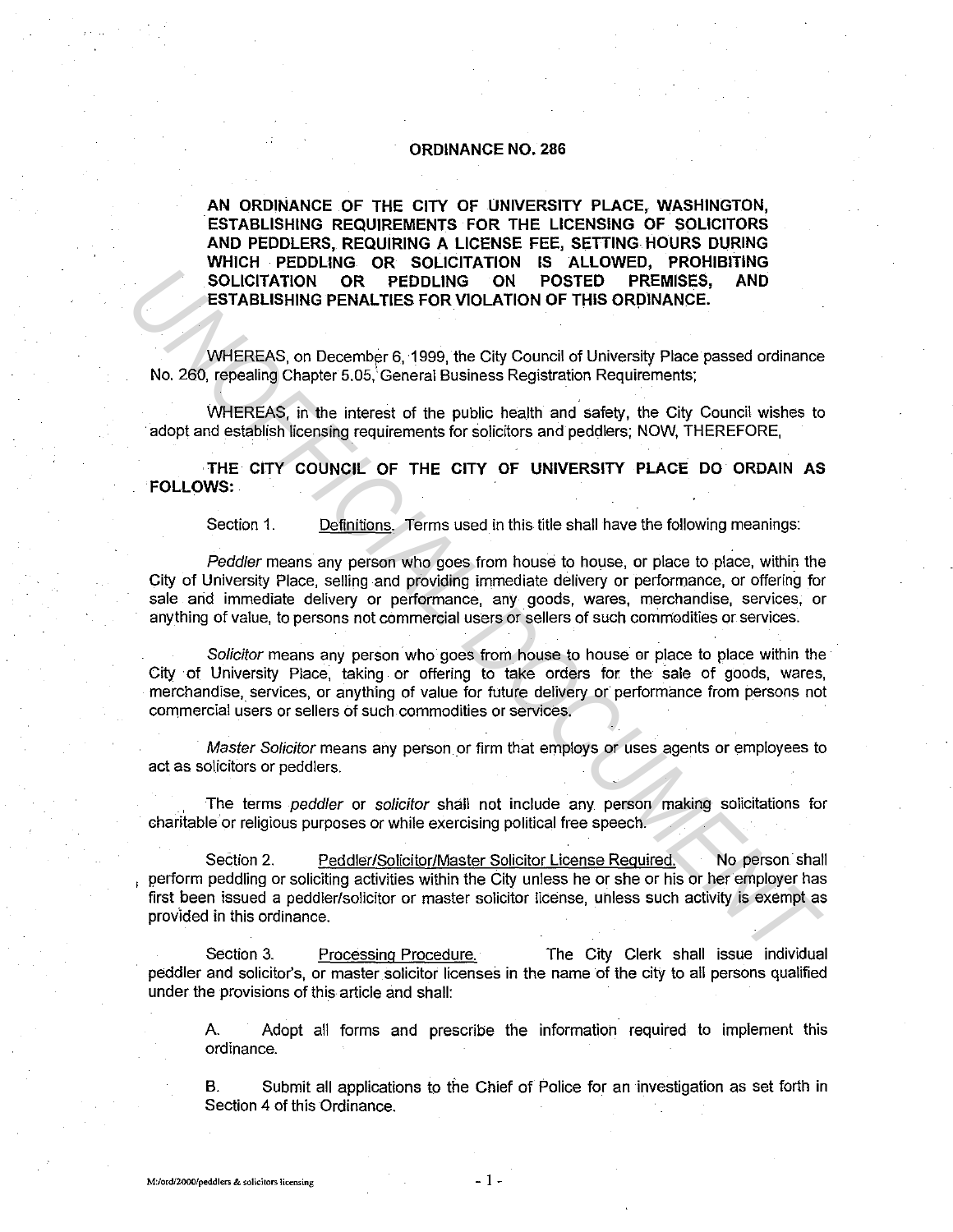C. Submit all applications to the Planning & Community Development Department, Planning Division and Building Division, and/or the Fire District, as necessary, for their endorsements as to compliance by applicant with all city regulations which they have the duty of enforcing.

D. Notify any applicant of the acceptance or rejection of this application and shall, upon denial of any registration, state in writing the reason for rejection and the process for appeal.

E. Deny any application for registration upon written findings that the granting would be detrimental to public peace, health, or welfare, or that such application for registration is not in compliance with any applicable city regulation.

F. When any such registration is denied, the applicant may appeal such decision to the Hearing Examiner pursuant to UPMC, Chapter 2.20.

G. When the issuance is denied, and any action inst\_ituted by the applicant to compel ·its issuance, such applicant shall not engage in the business for which the registration was refused unless or until the registration is issued pursuant to an administrative or judicial judgment. oppeal.<br> **UNCERTY AND ADVENTIFY CONSULTERATIVE CONSULTERATIVE CONSULTERATIVE CONSULTERATIVE CONSULTERATIVE CONSULTERATIVE CONSULTERATIVE CONSULTERATIVE CONSULTERATIVE CONSULTERATIVE CONSULTERATIVE CONSULTERATIVE CONSULTERA** 

Section 4. License - Applicant Investigation. It shall be the duty of the chief of police to investigate each application filed under Section 3 of this ordinance, and determine:

A. The existence of the employer or firm of each individual or master solicitor applicant, by confirming the State or Federal Identification Number.

B. The genuineness of all credentials presented by the applicant.

C. Whether the applicant or any solicitor agent listed on the application has a conviction for a felony within the ten years preceding the license application and the felony directly relates to the qualification of the applicant to be a solicitor or peddler.

D. The truth of the facts set forth in the application.

Section 5. License Fee. The fee for obtaining an individual peddler or solicitor or master solicitor license shall be as set by Resolution of the City of University Place.

Section 6. soliciting. License, or Facsimile Copy, must be carried on person while peddling or

A. It shall be unlawful for any individual licensed as a solicitor or peddler to peddle or solicit without having in their possession the license issued by the city clerk pursuant to the provisions of this ordinance.

B. Each master solicitor licensee which employs, hires or engages others to act as peddlers or solicitors shall furnish as credentials to each employee, agent, independent contract, or other person peddling or soliciting for or ori behalf of such licensee, a facsimile copy of its license upon which shall appear the typed or printed name and address, and the signature of the person to whom such facsimile copy is issued. Such facsimile copies will be issued by the City Clerk, who will maintain a listing of all persons to whom facsimile copies are issued. A licensee shall be responsible for the conduct and acts performed within the scope of employrnent or contract of any person peddling or soliciting for or on behalf of the licensee, and shall maintain a list of all persons to whom facsimile copies of its license have been issued. It shall be unlawful for any licensee or **any person to peddle or solicit without having in theli possession such license, or a**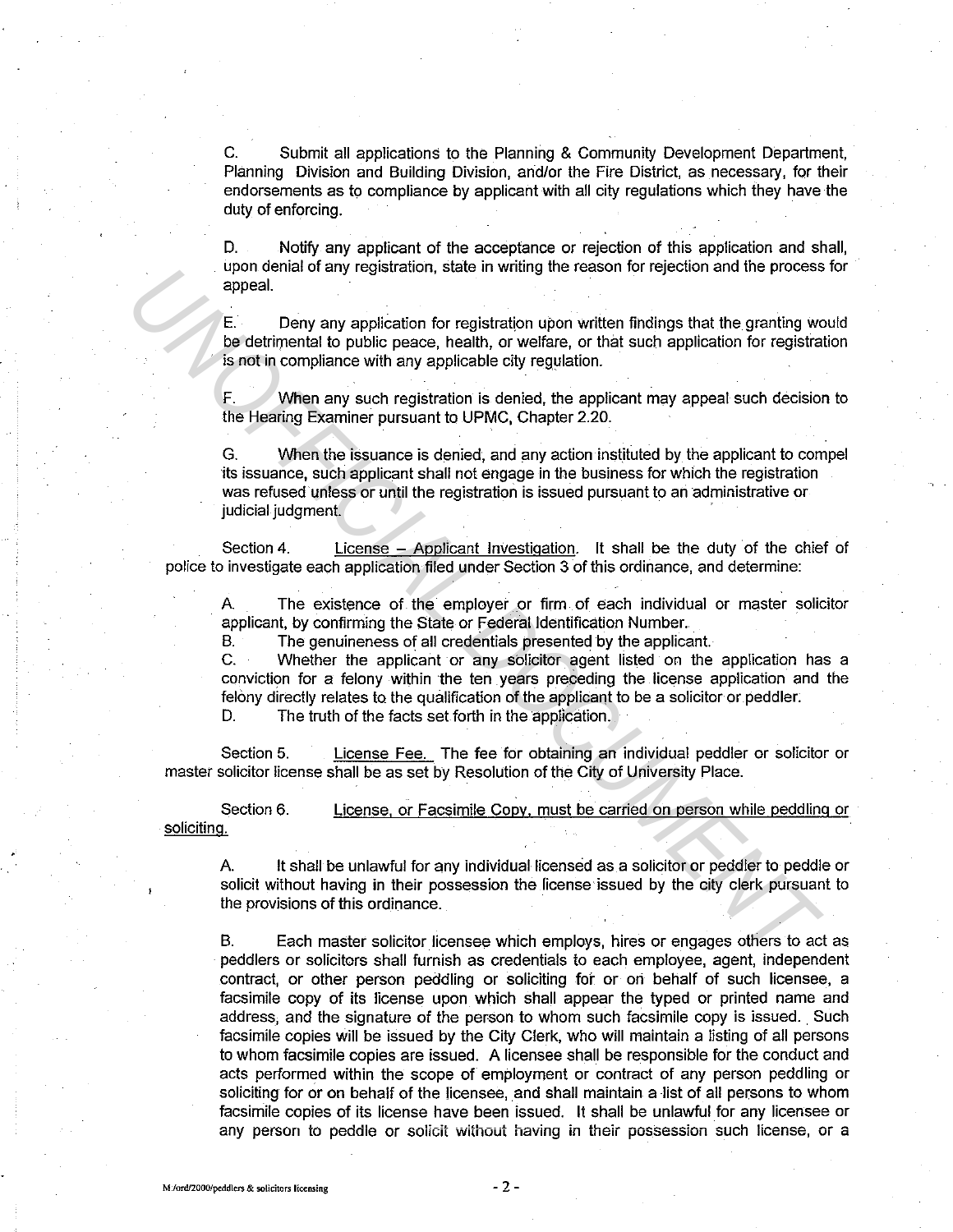facsimile copy thereof, which shall be shown to all prospective buyers, and to any police officer, deputy sheriff, or license officer of the City upon the request of such officer. Such facsimile copies shall be nontransferable and shall at all times remain in the possession of the person to whom issued. Whenever any person to whom a facsimile copy has been issued ceases to act as a peddler or solicitor for or on behalf of the master solicitor licensee, notification shall be given to the City Clerk by the licensee and the facsimile copy issued to such person shall be surrendered to the licensee.

Section 7. Hours during which peddling is allowed. It is unlawful for any person to peddle or solicit, except during the following hours, without the specific prior consent of the prospective buyer:

October 1 through April 30 - between 10:00 am and 6:00 pm of any day.

May 1 through September 30 - between 10:00 am and 8:00 pm of any day.

Section 8. Unlawful to peddle or solicit on posted premises. It is unlawful for any peddler or solicitor to ring the bell, or knock on the door, or otherwise attempt to gain admittance for the purpose of peddling or soliciting at any residence or dwelling at which a sign bearing the words "No Peddlers or Solicitors" (or words of similar import indicating that peddlers or solicitors are not wanted on said premises) is painted, affixed, or otherwise exposed to public view; provided, that this section shall not apply to any peddler or solicitor who rings the bell, knocks on the door, or otherwise attempts to gain admittance to such residence or dwelling at the invitation or with the consent of the occupant thereof. Section 7. Hours during which pedding is allowed. It is unlawful for any person to<br>preddle or solicit, except during the following hours, without the specific prior consent of the<br>prospective buyer.<br>October 1 through April

Section 9. ordinance: Exemptions. The following shall be exempt from the provisions of this

A. Any instrumentality of the United States, State of Washington, or any political subdivision thereof, with respect to the exercise of governmental functions.

B. Non-profit organizations, including but not limited to religious, civic, charitable, benevolent, non-profit, cultural or youth organizations.

C. Farmers, gardeners, or other persons who deliver or peddle any agricultural, horticultural, or farm products which they have actually grown, harvested, or produced, provided that this exemption does not apply to the sale of firewood.

D. Any person selling or delivering door-to-door or on an established route, milk, or milk products, bakery goods, or laundry and dry cleaning services.

E. Newspaper carriers who deliver door-to-door on an established route(s)

F. Any person who is specifically requested to call upon others for the purpose of displaying goods, literature, or giving information about any article, service, or product;

G. Bona fide candidates, campaign workers, and political committees campaigning on behalf of candidates or on ballot issues and persons soliciting signatures of registered voters on petitions to be submitted to any governmental agency.

Section 10. Penalties and Violations. Any person found in violation of any of the provisions of this ordinance shall be guilty of a misdemeanor.